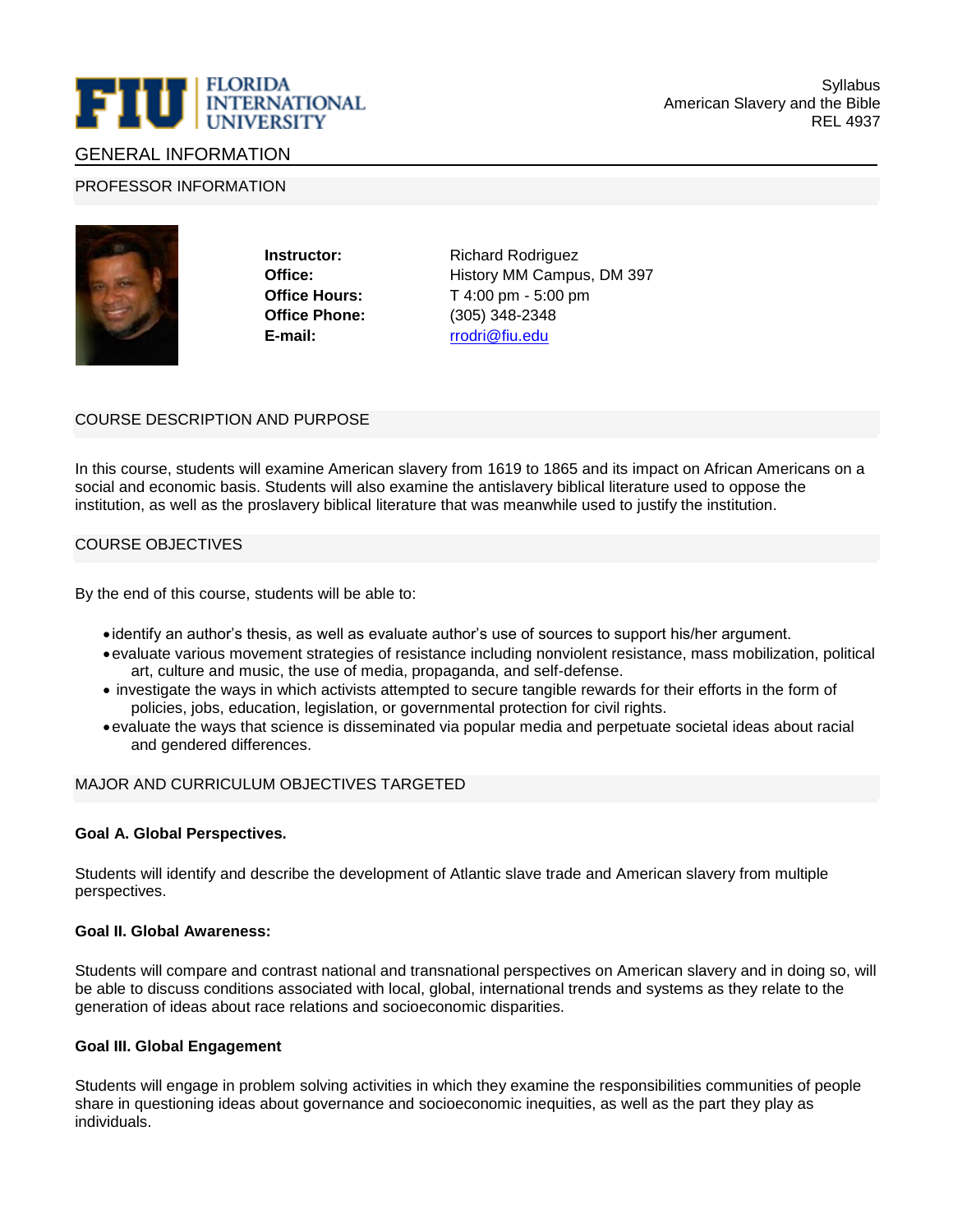## TEACHING METHODOLOGY

The best classes often are those in which students express a diversity of ideas, thoughts, and opinions. The online classroom is a space in which students should feel free to challenge each other intellectually, yet respectfully. Students should not feel compelled to blindly follow the instructor's or the presenter's analysis during the course of classroom discussions. However, participants will be expected continually to support their arguments and opinions with references to texts.

Read the texts critically. I encourage students be prepared with notes articulating both negative and positive reactions to the texts. Underline, highlight, and note the page numbers in places where you were particularly struck by the merit of an author's argument or lack thereof. Students should be able to determine the main idea and stated purpose of each article and/or book and its historical context and significance. Students also should be prepared to discuss the ways in which authors use language, rhetoric, and tone, to articulate their ideas. Be prepared to analyze the ways in which the authors are persuasive as well as the ways in which the arguments falter. Other questions for consideration include: Who is the author's intended audience? In what ways does the author support his/her thesis? Are the author's assumptions valid or problematic? In what ways can the author's thesis be challenged? How does the author's work challenge or support others' you have read in the course?

# IMPORTANT INFORMATION

## POLICIES

Please review the [FIU's Policies](http://online.fiu.edu/app/webroot/html/blackboardlearn/policies/) webpage. The policies webpage contains essential information regarding guidelines relevant to all courses at FIU, as well as additional information about acceptable netiquette for online courses.

#### TECHNICAL REQUIREMENTS & SKILLS

This course will require basic computer literacy. By computer literacy we mean being able to manage and organize computer files efficiently and learning to use your computer's operating system and software quickly and easily. Keep in mind that this is not a computer literacy course; but students enrolled in online courses are expected to have moderate proficiency using a computer. Please go to the ["What's Required"](http://online.fiu.edu/futurestudents/whatsrequired) webpage to find out more information on this subject.

This course utilizes the following tools:

- 1. Turnitin.com [\(Privacy Policy\)](http://turnitin.com/en_us/about-us/privacy)
- 2. YouTube [\(Privacy Policy\)](https://www.youtube.com/static?template=privacy_guidelines)

Please visit our [Technical Requirements](http://online.fiu.edu/app/webroot/html/blackboardlearn/mastertemplate/technical_requirements/) webpage for additional information.

# ACCESSIBILITY AND ACCOMMODATION

Please visit our [ADA Compliance](http://online.fiu.edu/app/webroot/html/blackboardlearn/mastertemplate/accessibility/) webpage for information about accessibility involving the tools used in this course.

For additional assistance please contact FIU's [Disability Resource Center.](http://drc.fiu.edu/)

#### ACADEMIC HONESTY AND PLAGIARISM

In order to make the most out of this course, you are expected to present your own best effort. Any attempt at plagiarism will result in a failing grade for the, for the entire course.

To avoid plagiarism, be sure to acknowledge the source, using the conventions of an appropriate academic documentation style (such as MLA and Kate Turabian). Also view FIU's policy below: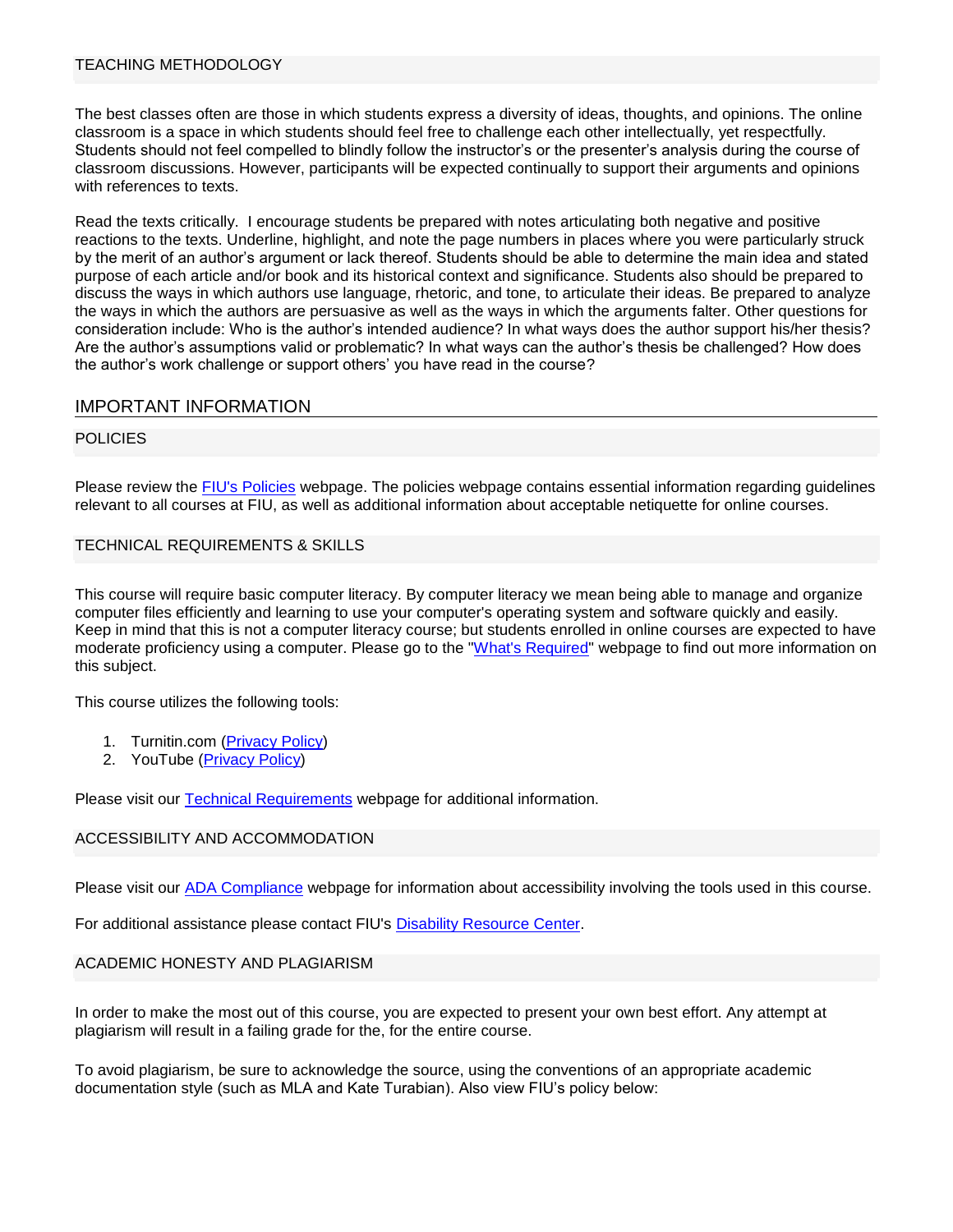# *Plagiarism*

This Policy views plagiarism as one form of academic misconduct and adopts the definition of the university's Code of Academic Integrity, according to which plagiarism is

*the deliberate use and appropriation of another's works without any indication of the source and the representation of such work as the student's own. Any student who fails to give credit for the ideas, expressions or materials taken from another source, including internet sources, is guilty of plagiarism.*

- •Examples of plagiarism include, but are not limited to:
	- o Term papers acquired online or from other sources;
	- o Copying of original material without attribution;
	- o Use of other students' work;
	- $\circ$  Copying and pasting, verbatim, information from Internet sources, without quotation marks and correct citation.

For more information on plagiarism view [Plagiarism: What It is and How to Recognize and Avoid It](http://www.indiana.edu/~wts/pamphlets/plagiarism.shtml)

## COURSE PREREQUISITES

There are no prerequisites for this course.

EXPECTATIONS OF THIS COURSE

Though this is a traditional course, assignments will be submitted online. However, students will be expected to come to class having read the material and be prepared to participate in class discussions based on the readings. It is therefore imperative that students keep up with the scheduled readings and assignments are listed in the syllabus.

**TEXTBOOKS** 



**Generations of Captivity: A History of African-American Slaves (REQUIRED)** Ira Berlin 2004 ISBN-13: 9780674016248 [Book Info.](http://www.amazon.com/At-Dark-End-Street-Resistance-/dp/0307389243%3FSubscriptionId%3DAKIAJZE6PMOZFG2TYDYQ%26tag%3DOMGWTFBBQ%26linkCode%3Dxm2%26camp%3D2025%26creative%3D165953%26creativeASIN%3D0307389243) You may purchase your textbook online at the [FIU Bookstore.](http://fiu.bncollege.com/webapp/wcs/stores/servlet/BNCBHomePage?storeId=21551&catalogId=10001)



**The Ideology of Slavery**: **Proslavery Thought in the Antebellum South, 1830-1860 (REQUIRED)** Drew Gilpin Faust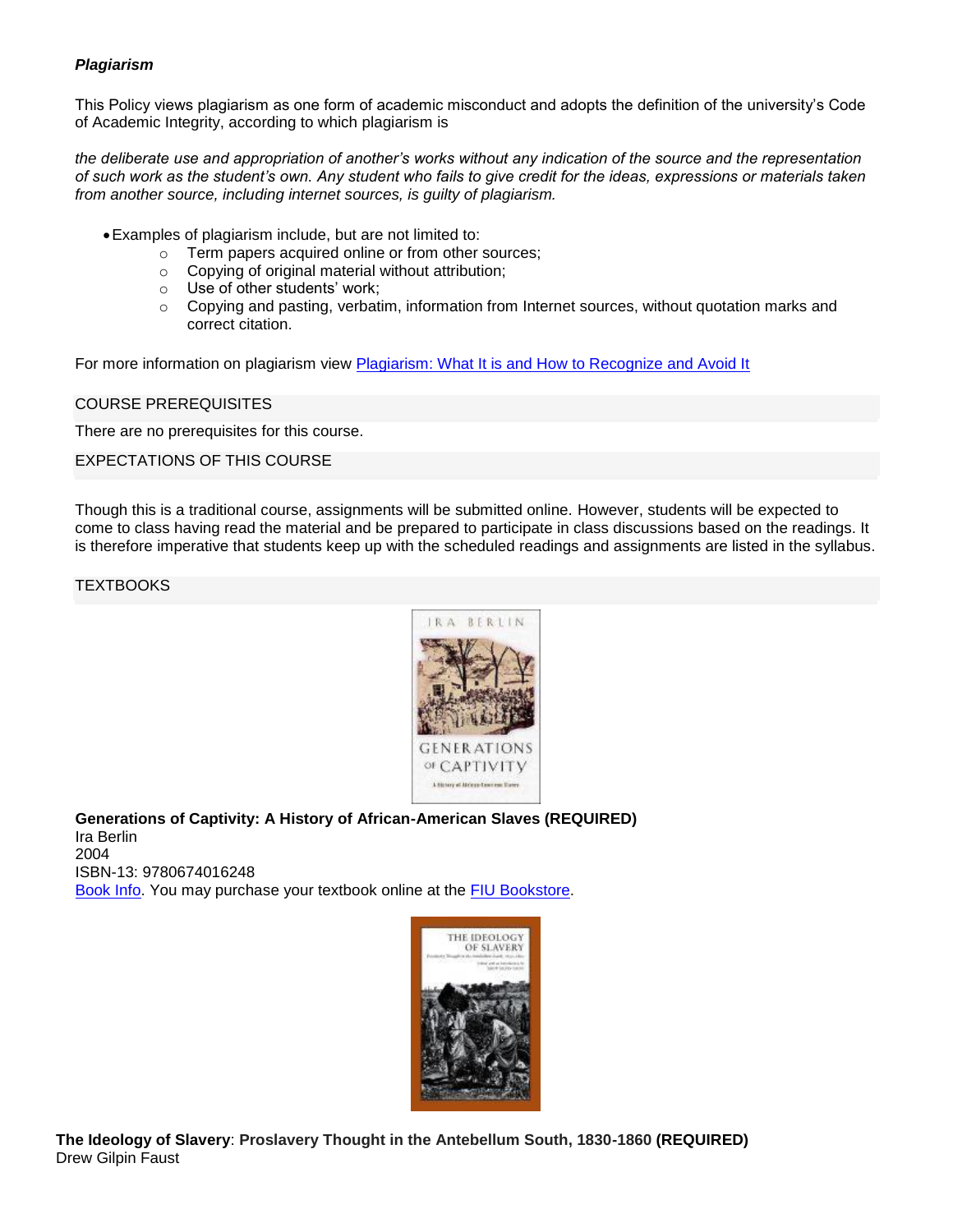# COURSE DETAIL

COURSE COMMUNICATION

Communication in this course will take place via **Canvas. Meetings with me are by appointment. Please set appointments via Canvas email.** The Email feature is an external communication tool that allows users to send emails to users enrolled within the course including the instructor and other students. Emails are sent to the students' FIU email on record. The Email tool is located on the left side Course Menu (Canvas user interface).

Visit our [Writing Resources](http://online.fiu.edu/app/webroot/html/blackboardlearn/resources/writing_resources/) webpage for more information on professional writing and technical communication skills.

### ASSIGNMENTS

**Assignments** must be submitted by 11:59 p.m. (midnight) on the week assigned. **Late submissions will be penalized.** The assignments are described in the syllabus.

**Please Note:** For the purposes of writing papers, the use of Wikipedia, [answers.com,](https://fiumail.fiu.edu/owa/redir.aspx?C=6241517f54a348c6a418e30d4ae5ef38&URL=http%3a%2f%2fanswers.com%2f) and other similar non-scholarly websites is prohibited. You may refer to scholarly books and articles secured via the online databases JSTOR and Project Muse.

## GRADING

| <b>Course Requirements</b>                                                                                                                          |           |           |           |        | Weight    |
|-----------------------------------------------------------------------------------------------------------------------------------------------------|-----------|-----------|-----------|--------|-----------|
| Class Readings, Attendance & Discussions (You must read the assignments, attend class,<br>participate in class discussions and class presentations) |           |           |           |        | 40%       |
| Essays 1, 2 & 3                                                                                                                                     |           |           |           |        | 55%       |
| Course Evaluation                                                                                                                                   |           |           |           |        | 5%        |
|                                                                                                                                                     |           |           |           |        |           |
| Letter                                                                                                                                              | Range (%) | l Letter  | Range (%) | Letter | Range (%) |
| $\overline{A}$                                                                                                                                      | Above 93  | B         | $84 - 86$ | С      | $70 - 76$ |
| $A -$                                                                                                                                               | $91 - 92$ | <b>B-</b> | 81 - 83   | D      | $60 - 69$ |
| $B+$                                                                                                                                                | 87 - 90   | $C+$      | 77 - 80   | F      | ~< 60     |

# COURSE CALENDAR

WEEKLY SCHEDULE

| Date                                           | <b>Task</b>                                                                                                                               | Due Date | Submit<br>To |
|------------------------------------------------|-------------------------------------------------------------------------------------------------------------------------------------------|----------|--------------|
| Week 1: January 8th<br>Introduction to Course: |                                                                                                                                           |          |              |
| Class                                          | No Readings for first class on January 8th<br>$\bullet$<br>Introduction to the course<br>$\bullet$<br><b>Review Syllabus</b><br>$\bullet$ |          |              |
| Week 2: January 15th                           |                                                                                                                                           |          |              |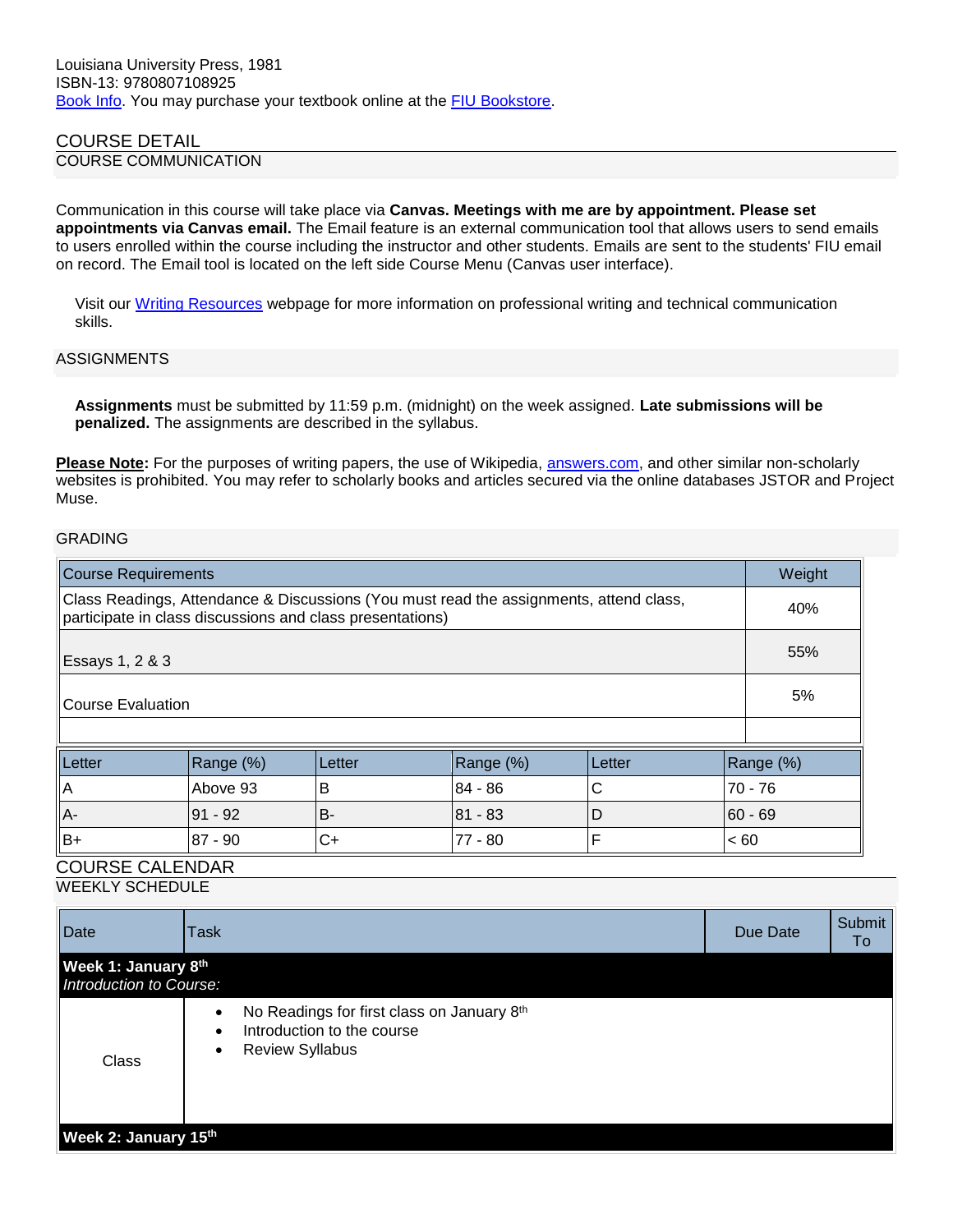| <b>Class</b>                      | 12 Years a Slave<br>$\bullet$<br>Class discussion on 12 Years a Slave                                                                                                         |                                      |               |  |  |  |
|-----------------------------------|-------------------------------------------------------------------------------------------------------------------------------------------------------------------------------|--------------------------------------|---------------|--|--|--|
| Week 3: January 22nd              |                                                                                                                                                                               |                                      |               |  |  |  |
| Reading for<br>class              | Berlin, Generations of Captivity, pp. 1-49.<br>$\bullet$                                                                                                                      |                                      |               |  |  |  |
| Week 4: January 29th              |                                                                                                                                                                               |                                      |               |  |  |  |
| Reading for<br>class              | Berlin, Generations of Captivity, pp. 53-96.<br>$\bullet$                                                                                                                     |                                      |               |  |  |  |
| Week 5: February 5th              |                                                                                                                                                                               |                                      |               |  |  |  |
| Reading for<br>class              | Berlin, Generations of Captivity, pp. 99-157.<br>$\bullet$                                                                                                                    |                                      |               |  |  |  |
| Week 6: February 12th             |                                                                                                                                                                               |                                      |               |  |  |  |
| Reading for<br>class              | Berlin, Generations of Captivity, pp. 161-244.<br>$\bullet$                                                                                                                   |                                      |               |  |  |  |
| <b>First Essay Due</b>            | Write a 5-page paper outlining key aspects of American slavery. Must use<br>the book only as your primary source.                                                             | Sunday,<br>February 17 @<br>11:59 pm | Canvas        |  |  |  |
| Week 7: February 19th             |                                                                                                                                                                               |                                      |               |  |  |  |
| Reading for<br>class              | Anti-Slavery Literature I: Read Samuel Hopkins, Dialogue concerning the slavery of the<br>$\bullet$<br><b>Africans</b>                                                        |                                      |               |  |  |  |
| Week 8: February 26th             |                                                                                                                                                                               |                                      |               |  |  |  |
| Reading for<br>class              | Anti-Slavery Literature II: Read David Rice, Slavery Inconsistent with Justice and Good Policy<br>٠                                                                           |                                      |               |  |  |  |
| Week 9: March 5th                 |                                                                                                                                                                               |                                      |               |  |  |  |
| Reading for<br>class              | Anti-Slavery Literature III: Read George Bourne, Slavery Illustrated in its effects upon women<br>$\bullet$<br>and domestic society                                           |                                      |               |  |  |  |
| Week 10: March 12th               |                                                                                                                                                                               |                                      |               |  |  |  |
| <b>Spring Break</b>               | No Class<br>$\bullet$                                                                                                                                                         |                                      |               |  |  |  |
| Week 11: March 19th               |                                                                                                                                                                               |                                      |               |  |  |  |
| Reading for<br>class              | Anti-Slavery Literature IV: Read Angelina Grimke, Appeal to the<br>$\bullet$<br>Christian Women of the South                                                                  |                                      |               |  |  |  |
| <b>Second Essay</b><br><b>Due</b> | Write a 5-page paper analyzing the anti-slavery arguments of the writers<br>we have read. (Hopkins, Rice, Bourne & Grimke) Do they account for<br>American slavery as it was? | Sunday, March<br>24th @ 11:59 pm     | <b>Canvas</b> |  |  |  |
| Week 12: March 26th               |                                                                                                                                                                               |                                      |               |  |  |  |
| Reading for<br>class              | Proslavery Literature I: Read Faust, p. 136-167                                                                                                                               |                                      |               |  |  |  |